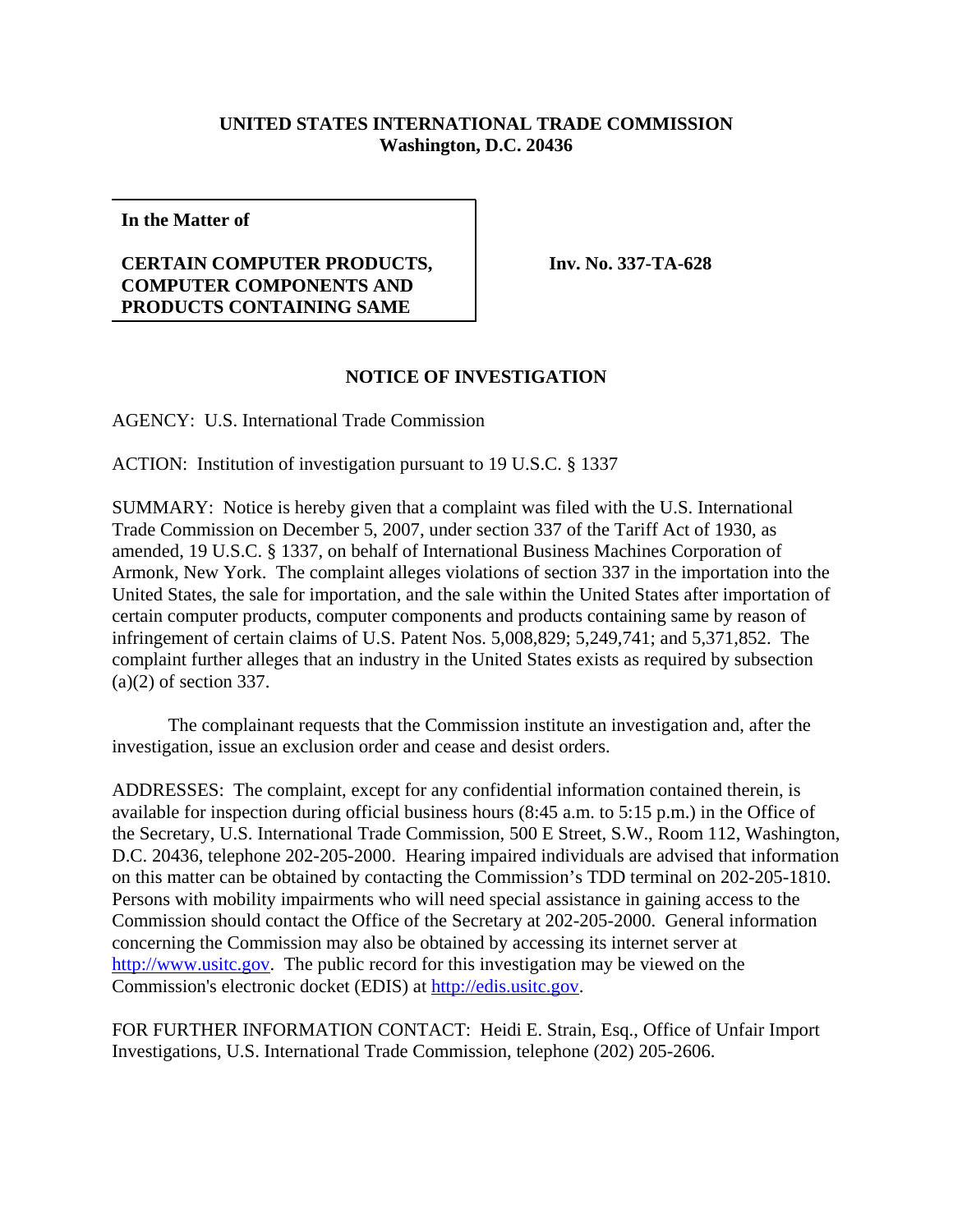AUTHORITY: The authority for institution of this investigation is contained in section 337 of the Tariff Act of 1930, as amended, and in section 210.10 of the Commission's Rules of Practice and Procedure, 19 C.F.R. § 210.10 (2007).

SCOPE OF INVESTIGATION: Having considered the complaint, the U.S. International Trade Commission, on January 3, 2008, ORDERED THAT –

(1) Pursuant to subsection (b) of section 337 of the Tariff Act of 1930, as amended, an investigation be instituted to determine whether there is a violation of subsection  $(a)(1)(B)$  of section 337 in the importation into the United States, the sale for importation, or the sale within the United States after importation of certain computer products, computer components and products containing same by reason of infringement of one or more of claims 1 and 2 of U.S. Patent No. 5,008,829; claim 1 of U.S. Patent No. 5,249,741; and claims 1, 8, 13, 14, 22, and 23 of U.S. Patent No. 5,371,852, and whether an industry in the United States exists as required by subsection (a)(2) of section 337;

(2) For the purpose of the investigation so instituted, the following are hereby named as parties upon which this notice of investigation shall be served:

(a) The complainant is  $-$ 

International Business Machines Corporation New Orchard Road Armonk, New York 10504

(b) The respondents are the following entities alleged to be in violation of section 337, and are the parties upon which the complaint is to be served:

> ASUSTeK Computer, Inc. 4F No. 15 Li-Te Road Peitou Taipei, Taiwan

ASUS Computer International 44370 Nobel Drive Fremont, California 94538

(c) The Commission investigative attorney, party to this investigation, is Heidi E. Strain, Esq., Office of Unfair Import Investigations, U.S. International Trade Commission, 500 E Street, S.W., Suite 401, Washington, D.C. 20436; and